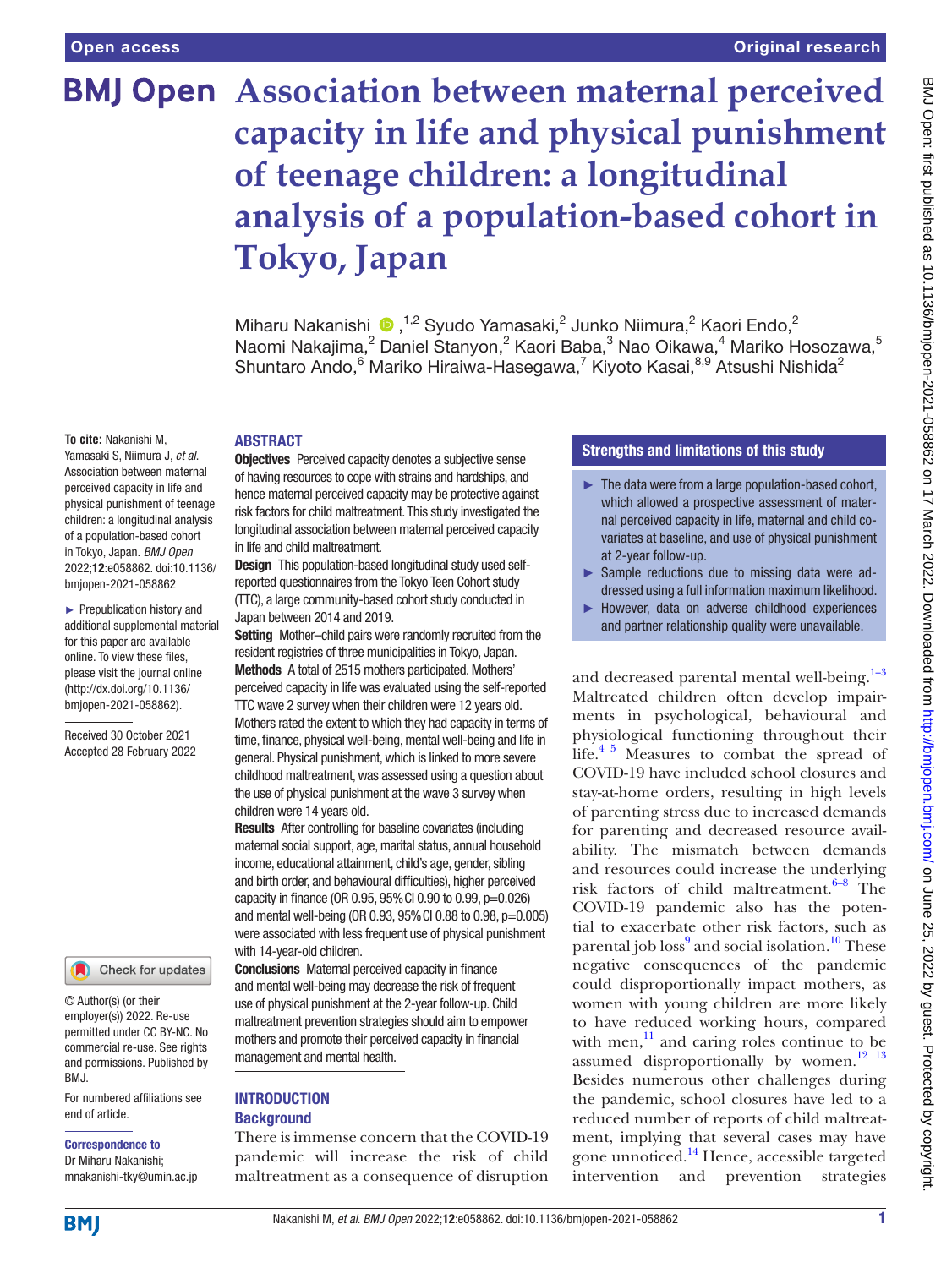for child maltreatment are required under the social distancing protocols imposed during the pandemic.<sup>15</sup>

Adverse childhood experiences, such as exposure to maltreatment and household dysfunction, are well-established risk factors for child maltreatment in mothers.<sup>[16](#page-5-9)</sup> However, the impact of adversity could be mitigated by the person's psychological resilience.<sup>17</sup> Resilience refers to the person's capacity to navigate access to resources during adversity.<sup>18</sup> Psychological resilience moderates the effect of childhood adversity on emotion dysregulation.<sup>19</sup> Parenting programmes for child maltreatment prevention sometimes focus on psychological resilience as protective factors, including parents' potential, strengths, knowl-edge and capacities.<sup>[20](#page-5-13)</sup> Meanwhile, engaging mothers in educational interventions and therapies might be a more challenging task during the pandemic, $^{21}$  as they may feel having little capacity to engage in programmes besides lifestyle changes and increased demands for parenting. Although the pandemic-related restrictions have been lifted along with increased full vaccination, several countries have experienced a resurgence. The long-term, uncertain circumstances may cause social deprivations to people who have had limited capacity in life. $22^{223}$  Even in the pre-COVID-19 period, high rates of programme attrition in child maltreatment prevention services were common.[24](#page-5-16) Therefore, mothers' perception of their own capacity would be a priority target for child maltreatment prevention. Perceived capacity in life refers to a subjective sense of having sufficient resources to cope with strains and adversity. $25 \frac{26}{10}$  Thus, maternal perceived capacity can form psychological resilience and can be improved through social support and networking that is oriented to increase access to resources of people vulnerable to teenage motherhood and deprivation. $27$  Understanding the consequences of mothers' self-perceived capacity can provide valuable insights into identifying opportunities for child maltreatment prevention during the COVID-19 pandemic. However, there has been no examination of the longitudinal outcomes of maternal perceived capacity in a child maltreatment framework.

#### **Objectives**

To inform future interventions and the selection of outcome measures to evaluate them, this study aimed to investigate the longitudinal association between perceived capacity in life and maternal child maltreatment. We used physical punishment as a primary outcome measure in this study. Physical punishment is included in the WHO definition of child maltreatment, $^{28}$  and we assumed that this type of behaviour would be less likely to be underreported than other types of physical and emotional ill treatment. Furthermore, the use of physical punishment has been linked with an increased risk of mental disorders among children, including mood disorders and anxiety disorders[.29–31](#page-5-20) We hypothesised that mothers who report feeling more capable at baseline are less likely to use physical punishment with their children at follow-up.

#### **METHODS** Study design

This population-based longitudinal study used data from the ongoing Tokyo Teen Cohort study  $(TTC)^{32}$  [\(http://](http://ttcp.umin.jp/) [ttcp.umin.jp/](http://ttcp.umin.jp/)). The TTC is a multidisciplinary survey of adolescents and their primary caregivers (98.5% mothers at the first-wave survey). The TTC contains questions about perceived capacity in life, physical punishment and social support, as well as a variety of other potentially confounding variables.

# Participants and setting

A sample of 3171 households with children aged 10 years who were born between September 2002 and August 2004 were randomly chosen from the residential registries of three municipalities (Setagaya-ku, Chofu-shi and Mitaka-shi). The first-wave survey was conducted between October 2012 and January 2015. When these children were 12 years old, 3007 households participated in the second wave of the study (follow-up rate: 94.8%). When these children were 14 years old, 2667 households (84.1%) participated in the third wave of data collection. Of the 2667 primary caregivers, 2515 mothers were included in the analysis.

# Procedures

At each wave, the survey was completed during two home visits. During the first visit, written informed consent from the primary caregiver (generally the mother) was obtained, and part 1 self-report questionnaires were distributed. The participants were then asked to complete the questionnaires at home before the second visit. During the second visit, both the adolescents and the primary caregivers were asked to complete part 2 selfreport questionnaires separately. The questionnaires were enclosed in envelopes immediately after completion. In addition, the primary caregiver responded to a semistructured interview. All data were collected anonymously.

The TTC second-wave survey was conducted when the children were 12 years old, from July 2014 to January 2017. The third-wave survey, when the children were 14 years old, was conducted from October 2016 to January 2019. Measurements on the questionnaires at each wave are provided in [online supplemental table 1](https://dx.doi.org/10.1136/bmjopen-2021-058862).

# Variables and measurement

The primary outcome measured was maternal use of physical punishment as a disciplinary measure when the child was 14 years old. Physical punishment is defined as the use of physical force with the intention of causing the child to experience pain, but not injury, to discipline them and correct or control their behaviour. $33$  The use of physical punishment is a type of child maltreatment that has been associated with more severe types of physical and/or emotional ill treatment.<sup>34 35</sup> The following question in the third-wave survey was asked to assess the current frequency of physical punishment: 'Do you slap your child as a means to discipline them?' Mothers were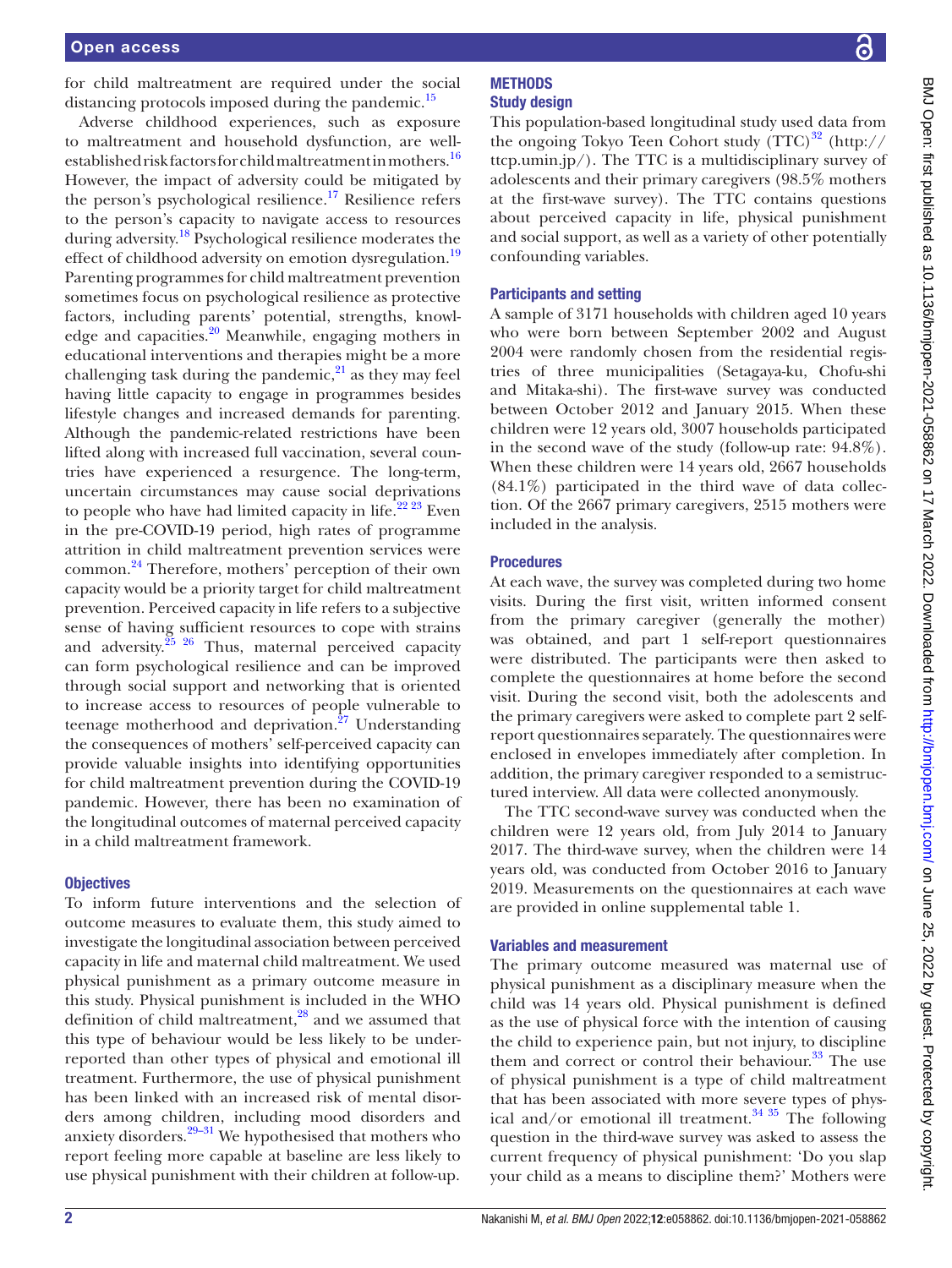asked to choose one of five responses: 'never', 'rarely', 'sometimes', 'often' or 'always'. In the analysis, responses were reclassified into the following three categories: 'never', 'rarely' or 'sometimes or more (often/always)', due to the low percentage of mothers who answered 'often'  $(1.0\%)$  or 'always'  $(\langle 0.1\% )$ .

The primary independent variable was maternal perceived capacity in life when the child was 12 years old. Based on previous studies of perceived capacity in the Japanese population,  $^{25,26}$  the following question was used to assess maternal perceived capacity: 'At present, to what extent do you feel that you are capable?' Mothers were asked to rate five items on an 11-point Likert scale ranging from 'not at all (0)' to 'completely (10)'. Each item represented the following life domains: time, finance, physical well-being, mental well-being and life. The research team developed five questions in this study. Higher scores reflected greater perceived capacity.

The secondary independent variable was maternal social support when the child was 12 years old, which was assessed using the Social Support Questionnaire (SSQ6)[.36–38](#page-6-3) Comprising six items, the SSQ6 assesses the number of people the individual feels they can turn to in times of need. When the respondent indicated nine or more persons, it was rated as a 9-point score. A summary score of six items was obtained and used for the analysis.

We measured covariates that have previously been linked with physical punishment, such as maternal age, $^{39\,40}$  annual household income, $^{40\,41}$  educational attainment, $^{40}$ <sup>41</sup> marital status, $^{42}$  child's age, $^{40}$ <sup>41</sup> gender, $^{39}$ <sup>41</sup> siblings and birth order,<sup>39</sup> and behavioural difficulties.<sup>39</sup> Most covariates were collected in the second-wave survey, except for marital status, educational attainment and birth order, which were assessed only at wave 1. Regarding annual household income, we created a categorical variable as follows: income of less than 4million yen, 4million yen or more but less than 7million yen, 7million yen or more but less than 10million yen, and more than 10million yen. Behavioural difficulties were evaluated by the parents using the Strengths and Difficulties Questionnaire (SDQ). $42\frac{43}{3}$  The SDQ contains 25 items to measure adolescents' strengths and difficulties on a 3-point Likert scale. There are four domains for difficulties (emotional symptoms, conduct problems, hyperactivity/inattention and peer relationship problems) and one domain for strengths (prosocial behaviour). Further details are available at <https://wwwsdqinfoorg>. In the analysis, the total difficulty score was used to summarise the four domains of difficulties.

#### Statistical methods

Pearson's correlation coefficient was calculated between maternal social support and perceived capacity in each domain.

Differences in maternal and child characteristics were examined according to the use of physical punishment. To simplify the analysis, a binary classification of frequency was used as 'never' and 'rarely/sometimes/often/always'.

Student's t-test was used for maternal age, social support, child's age and behavioural difficulties; Mann-Whitney U test for annual household income and maternal educational attainment; and  $\chi^2$  test for marital status, child's gender, and sibling and birth order.

Multiple ordinal logistic regression analyses were performed to test the associations between use of physical punishment when the child was aged 14 years and maternal perceived capacity at baseline. Two models were generated: adjusted for maternal social support, and a fully adjusted model including maternal and child variables at baseline. A sensitivity analysis of the fully adjusted model was performed by excluding individuals with missing data.

In these regression analyses, full information maximum likelihood was used to estimate the missing data. $^{44}$  All statistical analyses were conducted using Mplus software for Windows (V.8.6; Muthén & Muthén, Los Angeles, California, USA). Statistical significance was set at p<0.05.

#### Patient and public involvement

Patients and the public were not involved in the design, conduct, reporting and dissemination plans of our research.

## **RESULTS**

#### **Participants**

[Table](#page-3-0) 1 presents participants' characteristics. Mothers' mean age was 44.1 years; 4.3% were single mothers, 36.3% had an annual household income of 10million yen or more, and 40.6% had graduated from university or graduate school. The mean social support score measured by the SSQ6 was 22.6. Children's mean age was 146.0 months; 53.0% were boys, 17.4% had no siblings and 38.5% were the eldest children. The mean score for behavioural difficulties measured by the SDQ was 7.3 [\(table](#page-3-0) 1). Mothers who reported using physical punishment were younger than those who did not report. Children who experienced physical punishment included more boys, eldest children among siblings and had greater behavioural difficulties than those who did not experience physical punishment [\(online supplemental table 2](https://dx.doi.org/10.1136/bmjopen-2021-058862)).

[Table](#page-3-1) 2 shows the mean and SD of perceived capacity at baseline when the children were aged 12. Pearson's correlation coefficients between social support and perceived capacity in each domain ranged from 0.14 to 0.26 [\(table](#page-3-1) 2).

#### Outcome data

There were 2291 responses regarding the use of physical punishment when the children were 14 years old. There were 1018 mothers (44.4%) who reported 'never' using it; 936 mothers (40.9%) who used it 'rarely'; and 337 mothers (14.7%) who used it 'sometimes or more'.

#### Main results

[Table](#page-4-0) 3 presents the results of the ordinal logistic regression analyses conducted on the use of physical punishment. In the adjusted model with social support, a higher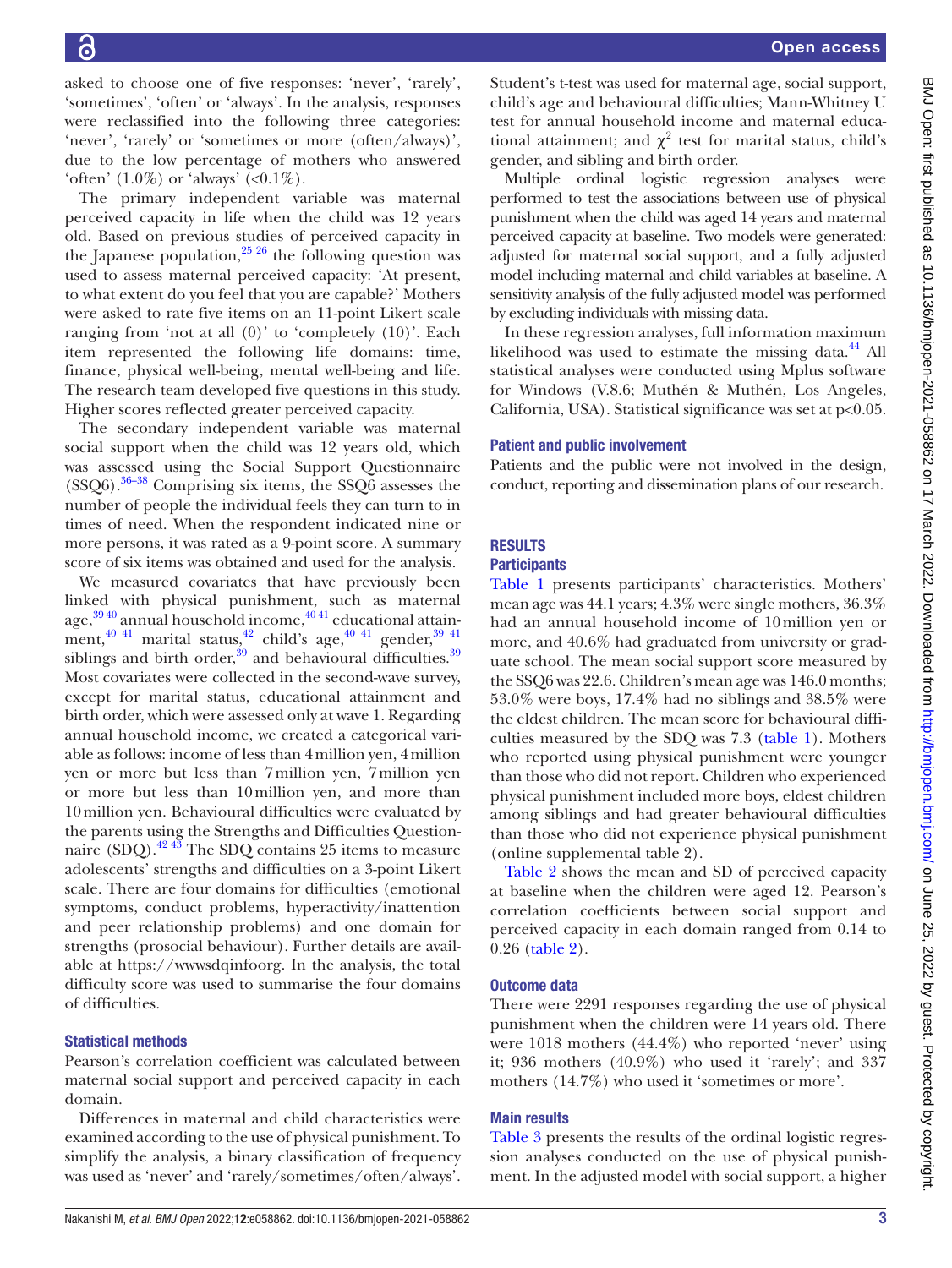<span id="page-3-0"></span>

| Participants' baseline characteristics (N=2515)<br>Table 1 |                 |                         |  |  |  |
|------------------------------------------------------------|-----------------|-------------------------|--|--|--|
| Variable                                                   | Response<br>(n) | Mean (SD)<br>or $n$ (%) |  |  |  |
| <b>Mothers</b>                                             |                 |                         |  |  |  |
| Age, years, range 29-57                                    | 2384            | 44.1 (4.2)              |  |  |  |
| Marital status, single mother                              | 2515            | 108(4.3)                |  |  |  |
| Annual household income (yen)                              | 2330            |                         |  |  |  |
| 3.99 million or less                                       |                 | 213(9.1)                |  |  |  |
| 4-6.99 million                                             |                 | 605 (26.0)              |  |  |  |
| 7-9.99 million                                             |                 | 667 (28.6)              |  |  |  |
| 10 million or more                                         |                 | 845 (36.3)              |  |  |  |
| <b>Educational attainment</b>                              | 2508            |                         |  |  |  |
| Junior high school or high school                          |                 | 395 (15.7)              |  |  |  |
| Vocational school or college                               |                 | 1095 (43.7)             |  |  |  |
| University or graduate school                              |                 | 1018 (40.6)             |  |  |  |
| Social support, range 0-54                                 | 2502            | 22.6 (9.7)              |  |  |  |
| Children                                                   |                 |                         |  |  |  |
| Age, months, range 135-163                                 | 2515            | 146.0(3.6)              |  |  |  |
| Gender, boy                                                | 2515            | 1333 (53.0)             |  |  |  |
| Sibling and birth order                                    | 2515            |                         |  |  |  |
| No sibling                                                 |                 | 437 (17.4)              |  |  |  |
| Eldest child among siblings                                |                 | 969 (38.5)              |  |  |  |
| Second or later among siblings                             |                 | 1109 (44.1)             |  |  |  |
| Behavioural difficulties, range 0-40                       | 2508            | 7.3(4.8)                |  |  |  |

Social support was measured using the Japanese version of the Social Support Questionnaire.

Behavioural difficulties were measured using the Japanese version of the Strengths and Difficulties Questionnaire.

perceived capacity in finance and mental well-being at baseline was associated with a less frequent maternal use of physical punishment with 14-year-old children. In the fully adjusted model with maternal social support plus maternal age, marital status, annual household income, educational attainment, child's age, gender, sibling and birth order, and behavioural difficulties, these associations were not meaningfully changed. Social support did not show associations with physical punishment in any model ([table](#page-4-0) 3). In the fully adjusted model, less frequent

<span id="page-3-1"></span>

| <b>Table 2</b> Perceived capacity in life at baseline |          |              |                                                |  |  |
|-------------------------------------------------------|----------|--------------|------------------------------------------------|--|--|
| Domain, range 0-10 (n)                                | Response | Mean<br>(SD) | Pearson's r with<br>maternal social<br>support |  |  |
| Overall                                               | 2351     | 5.0(2.5)     | 0.20                                           |  |  |
| Time                                                  | 2353     | 4.4(2.7)     | 0.14                                           |  |  |
| Finance                                               | 2353     | 4.7(2.7)     | 0.15                                           |  |  |
| Physical well-being                                   | 2352     | 4.5(2.2)     | 0.22                                           |  |  |
| Mental well-being                                     | 2354     | 5.0(2.4)     | 0.26                                           |  |  |

Maternal social support (range 0–54) was measured using the Japanese version of the Social Support Questionnaire.

use of physical punishment was also found in mothers who were older, who had attained higher educational level, children who were not the eldest among siblings and children with lower behavioural difficulties ([online](https://dx.doi.org/10.1136/bmjopen-2021-058862)  [supplemental table 3\)](https://dx.doi.org/10.1136/bmjopen-2021-058862).

In a sensitivity analysis that excluded individuals with missing data, associations with less frequent use of physical punishment were observed with perceived capacity in mental well-being (OR=0.92, 95% CI 0.87 to 0.97, p=0.003). Perceived capacity in finance (OR=0.95, 95% CI 0.91 to 1.00,  $p=0.050$  and social support (OR=1.00, 95% CI 0.99 to 1.01, p=0.837) did not show associations with physical punishment in the sensitivity analysis.

# **DISCUSSION**

In this large population-based study, we demonstrated longitudinal associations between higher maternal perceived capacity and reduced risk of physical punishment in 14-year-old children. Importantly, these associations were independent of maternal social support and other risk factors for child maltreatment, including maternal age,  $39\frac{40}{10}$  marital status,  $41\frac{1}{10}$  annual household income,  $\frac{40}{41}$  maternal educational attainment,  $\frac{40}{41}$ child's age, $40\frac{41}{9}$  gender, $39\frac{41}{9}$  sibling and birth order, $39\frac{41}{9}$  and behavioural difficulties.<sup>39</sup>

This study first indicated that maternal perceived capacity in finance at baseline was associated with less frequent use of physical punishment at the 2-year follow-up. Our results contribute to the literature identifying the psychological protective factors for child maltreatment, such as maternal social support,  $45$  coping skills, $45\frac{45}{6}$  self-control<sup>45</sup> and self-efficacy.<sup>4546</sup> These factors constitute psychological resilience, which can change and be fostered over the course of an intervention.<sup>1718</sup> Notably, the associations did not change after adjusting for annual household income. This is consistent with previous findings, suggesting that cognitive reframing coping may buffer the impact of economic problems on the risk of child maltreatment.<sup>[9](#page-5-3)</sup> Hence, increasing the maternal sense of capacity in financial management has the potential to reduce the impact of economic problems on the risk of child maltreatment. Mothers' perceptions of financial capacity may be distinct from household income, especially in cases where mothers have limited autonomy in household decision-making around finance. Therefore, social work interventions could be beneficial to increase maternal access to information and resources regarding financial management, followed by an increase in maternal sense of capacity.

Higher perceived capacity in mental well-being also demonstrated an association with less frequent use of physical punishment in the fully adjusted model. A higher maternal capacity in mental well-being may have meant some healthy emotional distance between mothers and their children, which could help prevent child maltreatment. $^{20}$  As being the eldest child among siblings and younger maternal age were also associated with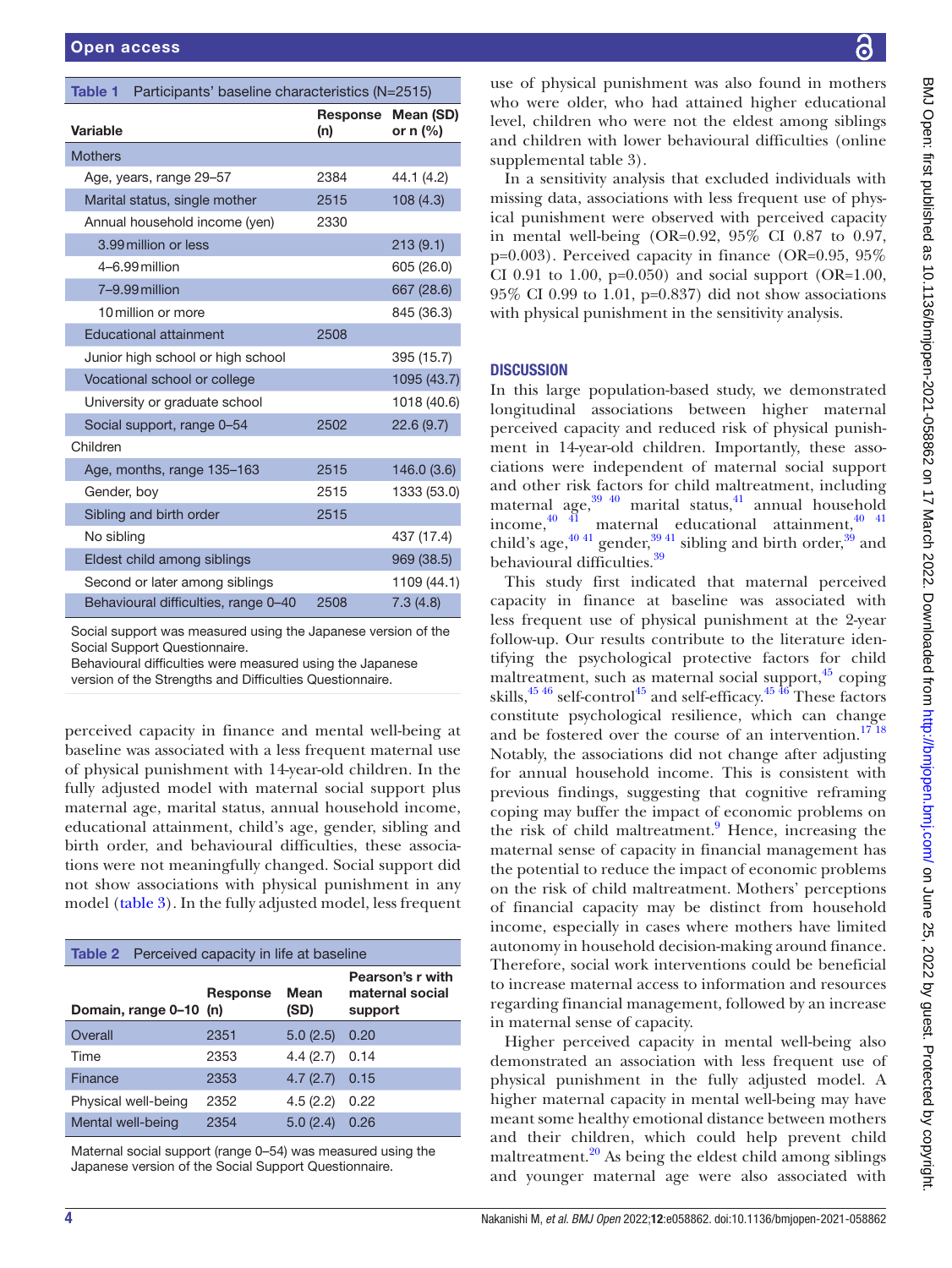<span id="page-4-0"></span>

| Ordinal logistic regression analysis of frequent use of physical punishment when the child was 14 years old<br>Table 3 |                                |         |                          |         |  |  |
|------------------------------------------------------------------------------------------------------------------------|--------------------------------|---------|--------------------------|---------|--|--|
|                                                                                                                        | Adjusted with social support   |         | <b>Fully adjusted</b>    |         |  |  |
|                                                                                                                        | OR (95% CI)                    | P value | <b>OR (95% CI)</b>       | P value |  |  |
| Perceived capacity (range 0-10)                                                                                        |                                |         |                          |         |  |  |
| Overall                                                                                                                | 1.02 (0.96 to 1.08)            | 0.632   | 1.01 (0.95 to 1.08)      | 0.655   |  |  |
| <b>Time</b>                                                                                                            | 1.02 (0.98 to 1.07)            | 0.333   | 1.02 (0.97 to 1.06)      | 0.503   |  |  |
| Finance                                                                                                                | 0.96 (0.92 to 0.997)           | 0.034   | $0.95(0.90)$ to $0.99$ ) | 0.026   |  |  |
| Physical well-being                                                                                                    | 1.04 (0.99 to 1.09)            | 0.172   | 1.03 (0.98 to 1.09)      | 0.193   |  |  |
| Mental well-being                                                                                                      | $0.89$ (0.84 to 0.94)          | < 0.001 | $0.93$ (0.88 to 0.98)    | 0.005   |  |  |
| Maternal social support (range 0-54)                                                                                   | $0.998(0.99 \text{ to } 1.01)$ | 0.605   | 1.00 (0.99 to 1.01)      | 0.819   |  |  |

The use of physical punishment was rated as 'never (1)', 'rarely (2)' and 'sometimes/often/always (3)'.

Maternal social support was measured using the Japanese version of the Social Support Questionnaire.

The fully adjusted model included the following baseline covariates plus social support: maternal age, marital status, annual household income, educational attainment, child's age, gender, sibling and birth order, and behavioural difficulties.

more frequent use of physical punishment in our study, first-time and young mothers may tend to experience a feeling of isolation and loss of autonomy,<sup>3940</sup> which would challenge healthy emotional distance. Thus, mothers' own psychological needs should also be a focus of child maltreatment prevention interventions. Although carer strategies have acknowledged the needs of family carers who care for older adults and adults with special needs, <sup>47</sup> child welfare systems sometimes challenge the collaboration and integration between child protection and parental mental health support.<sup>48 49</sup> Furthermore, as the COVID-19 pandemic has imposed both economic adversities and psychological distress on mothers,  $6910$  maternal perceived capacity in such domains should be further examined under long-term restrictions.

In this study, maternal social support was not associated with risk of physical punishment. This is inconsistent with previous studies which have suggested that adequate social support can attenuate the risk of child maltreatment among mothers with low educational attainment.[45 50](#page-6-9) Our participants included mothers who had above-average educational attainment; 40.6% graduated from university or graduate school (compared with 11.8% in a national census),  $51$  which could lead to an underestimation of the effect of social support. Furthermore, our measurement of maternal social support could not classify the support functions and sources. Previous research indicates that support from relatives and instrumental support are associated with low risk of child maltreatment among mothers, whereas non-relatives and psychological support are not.<sup>52</sup> Future research should examine which functions and sources of maternal social support would be beneficial to prevent child maltreatment.

#### Strengths and limitations of this study

The primary strength of the study lies in its longitudinal examination of maternal perceived capacity at baseline and mothers' use of physical punishment with their children at 2-year follow-up. Other strengths also include its generalisability as the study used data from a large population-based

cohort. The use of a full information maximum likelihood estimation enabled us to include participants with missing data in the logistic regression analyses. This study took the first crucial step towards the identification of priorities for future interventions for child maltreatment prevention and the selection of outcome measures to evaluate them. However, the analyses were subject to limitations associated with the primary caregivers' TTC data. The results are based on data from Japanese individuals so that they could not be generalised to populations in other countries. As an instrument to assess perceived capacity was developed for this study, reliability and validity need to be examined. The data did not provide information regarding maternal adverse childhood experiences<sup>16</sup> and partner relationship quality,  $43\frac{44}{1}$  which are also risk or protective factors for child maltreatment. Use of physical punishment was based on self-reported frequency, which may have led to an underestimation of its prevalence. Although 85.4% of mothers enrolled in the TTC wave 1 survey were included in our study, the attrition could have led to biases and our sample may have a better perceived capacity in life. Reports of physical punishment were collected when the child was 14 years old, while the use of physical punishment would be more frequent in younger children. The data also lacked other types of child maltreatment and adversities children may have experienced during the survey period.

#### CONCLUSION AND POLICY IMPLICATIONS

Mothers with self-perceived high capacity in finance and mental well-being were less likely to use physical punishment with their 14-year-old children at 2-year follow-up. Targeting the maternal sense of capacity in financial management and mental health promotion may be beneficial in child maltreatment prevention through mothers' empowerment.

#### Author affiliations

<sup>1</sup>Department of Psychiatric Nursing, Tohoku University Graduate School of Medicine, Sendai, Japan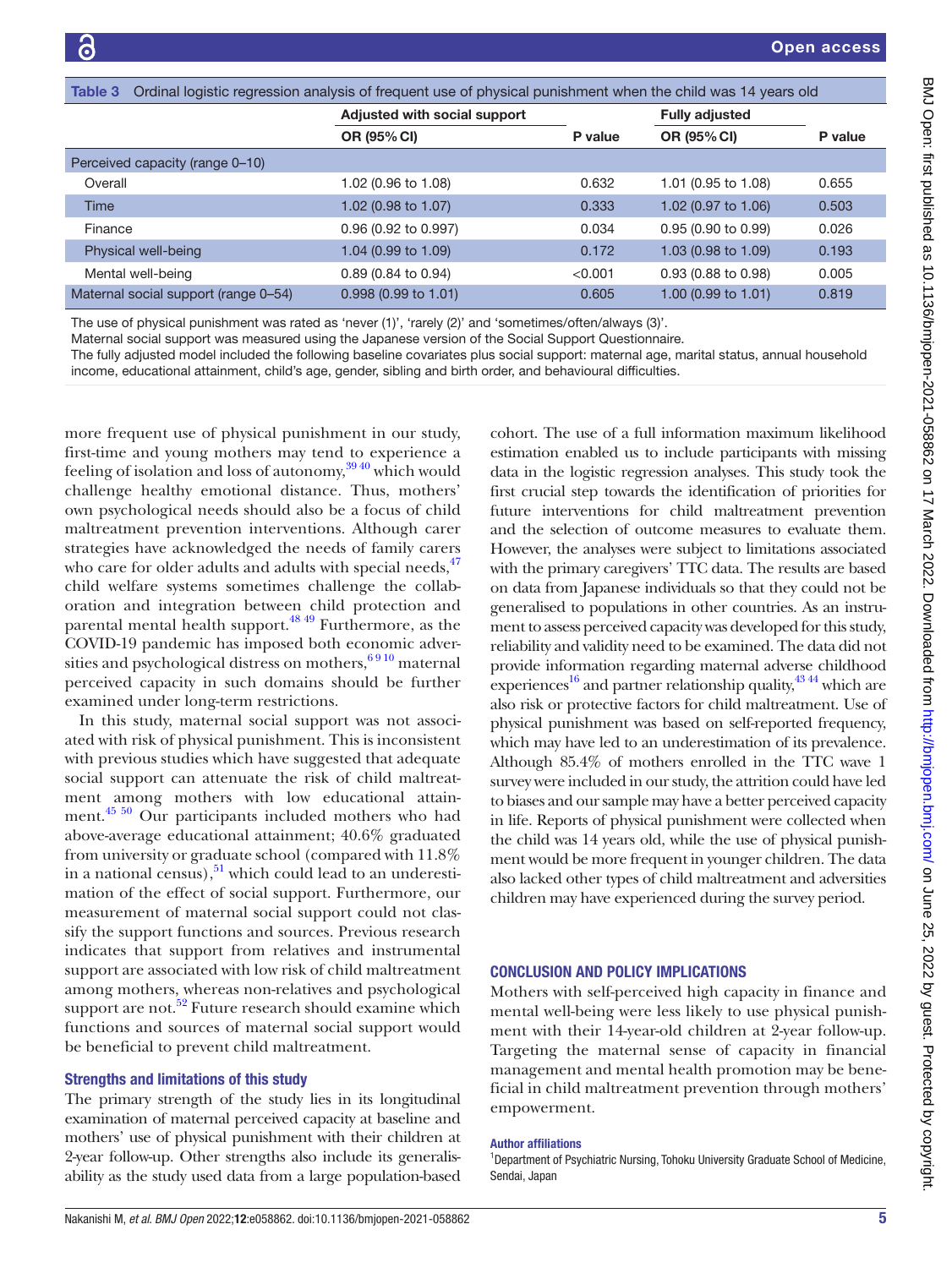# Open access

<sup>2</sup>Research Center for Social Science & Medicine, Tokyo Metropolitan Institute of Medical Science, Setagaya-ku, Japan

<sup>3</sup>Graduate School of Nursing, St Luke's International University, Tokyo, Japan 4 Department of Pediatrics, Juntendo University Faculty of Medicine, Tokyo, Japan <sup>5</sup>Institute for Global Health Policy Research, National Center for Global Health and Medicine, Shinjuku-ku, Japan

<sup>6</sup>Department of Neuropsychiatry, Graduate School of Medicine, The University of Tokyo, Tokyo, Japan

<sup>7</sup>School of Advanced Science, SOKENDAI (The Graduate University for Advanced Studies), Kanagawa, Japan

8 Department of Neuropsychiatry, The University of Tokyo, Tokyo, Japan

<sup>9</sup>International Research Center for Neurointelligence (WPI-IRCN), The University of Tokyo Institutes for Advanced Study (UTIAS), Tokyo, Japan

Contributors MN, SY and AN conceived and designed the study. MN, SY and KE analysed the data and performed the analyses. JN, NN, DS, KB, NO, MH, SA, MH-H, KK and AN interpreted the results. MN drafted the article. All authors contributed to writing the final version of the manuscript. AN is the guarantor of this study.

Funding This work was supported by a Grant-in-Aid for Scientific Research on Innovative Areas (23118001, 23118002 and 23118004; Adolescent Mind and Self-Regulation) from the Ministry of Education, Culture, Sports, Science and Technology of Japan; JSPS KAKENHI (grant numbers JP16H06395, JP16H06398, JP16H06399, JP16K21720, JP17H04244, JP17H05931, JP19H04877, JP21H05171, JP21H05173 and JP21H05174); and JST-Mirai Program (grant number JPMJMI21J3), Japan.

#### Competing interests None declared.

Patient and public involvement Patients and/or the public were not involved in the design, or conduct, or reporting, or dissemination plans of this research.

#### Patient consent for publication Not required.

Ethics approval This study involves human participants and was approved by the ethics committees of the Tokyo Metropolitan Institute of Medical Science (number: 12-35), University of Tokyo (number: 10057) and SOKENDAI (The Graduate University for Advanced Studies; number: 2012002). Participants gave informed consent to participate in the study before taking part.

Provenance and peer review Not commissioned; externally peer reviewed.

Data availability statement Data are available upon reasonable request. The data that support the findings of this study are available from the Tokyo Teen Cohort study, but restrictions apply to the availability of these data, which were used under licence for the current study and so are not publicly available. Data are, however, available from the authors upon reasonable request and with permission from the Tokyo Teen Cohort study.

Supplemental material This content has been supplied by the author(s). It has not been vetted by BMJ Publishing Group Limited (BMJ) and may not have been peer-reviewed. Any opinions or recommendations discussed are solely those of the author(s) and are not endorsed by BMJ. BMJ disclaims all liability and responsibility arising from any reliance placed on the content. Where the content includes any translated material, BMJ does not warrant the accuracy and reliability of the translations (including but not limited to local regulations, clinical guidelines, terminology, drug names and drug dosages), and is not responsible for any error and/or omissions arising from translation and adaptation or otherwise.

Open access This is an open access article distributed in accordance with the Creative Commons Attribution Non Commercial (CC BY-NC 4.0) license, which permits others to distribute, remix, adapt, build upon this work non-commercially, and license their derivative works on different terms, provided the original work is properly cited, appropriate credit is given, any changes made indicated, and the use is non-commercial. See: [http://creativecommons.org/licenses/by-nc/4.0/.](http://creativecommons.org/licenses/by-nc/4.0/)

#### ORCID iD

Miharu Nakanishi <http://orcid.org/0000-0001-6200-9279>

#### REFERENCES

- <span id="page-5-0"></span>1 Santomauro DF, Mantilla Herrera AM, Shadid J, *et al*. Global prevalence and burden of depressive and anxiety disorders in 204 countries and territories in 2020 due to the COVID-19 pandemic. *[Lancet](http://dx.doi.org/10.1016/S0140-6736(21)02143-7)* 2021;398:1700–12.
- 2 Tanaka T, Okamoto S. Increase in suicide following an initial decline during the COVID-19 pandemic in Japan. *[Nat Hum Behav](http://dx.doi.org/10.1038/s41562-020-01042-z)* 2021;5:229–38.
- 3 The Lancet. Redefining vulnerability in the era of COVID-19. *[Lancet](http://dx.doi.org/10.1016/S0140-6736(20)30757-1)* 2020;395:1089.
- <span id="page-5-1"></span>4 Cicchetti D, Toth SL. Child maltreatment. *[Annu Rev Clin Psychol](http://dx.doi.org/10.1146/annurev.clinpsy.1.102803.144029)* 2005;1:409–38.
- 5 Cicchetti D. Socioemotional, personality, and biological development: illustrations from a multilevel developmental psychopathology perspective on child maltreatment. *[Annu Rev](http://dx.doi.org/10.1146/annurev-psych-122414-033259)  [Psychol](http://dx.doi.org/10.1146/annurev-psych-122414-033259)* 2016;67:187–211.
- <span id="page-5-2"></span>6 Griffith AK. Parental burnout and child maltreatment during the COVID-19 pandemic. *[J Fam Violence](http://dx.doi.org/10.1007/s10896-020-00172-2)* 2020:1–7.
- 7 Herrenkohl TI, Scott D, Higgins DJ, *et al*. How COVID-19 is placing vulnerable children at risk and why we need a different approach to child welfare. *[Child Maltreat](http://dx.doi.org/10.1177/1077559520963916)* 2021;26:9–16.
- 8 Rodriguez CM, Lee SJ, Ward KP, *et al*. The perfect storm: hidden risk of child maltreatment during the Covid-19 pandemic. *[Child Maltreat](http://dx.doi.org/10.1177/1077559520982066)* 2021;26:139–51.
- <span id="page-5-3"></span>9 Lawson M, Piel MH, Simon M. Child maltreatment during the COVID-19 pandemic: consequences of parental job loss on psychological and physical abuse towards children. *[Child Abuse](http://dx.doi.org/10.1016/j.chiabu.2020.104709)  [Negl](http://dx.doi.org/10.1016/j.chiabu.2020.104709)* 2020;110:104709.
- <span id="page-5-4"></span>10 Lee SJ, Ward KP, Lee JY, *et al*. Parental social isolation and child maltreatment risk during the COVID-19 pandemic. *[J Fam Violence](http://dx.doi.org/10.1007/s10896-020-00244-3)* 2021:1–12.
- <span id="page-5-5"></span>11 Collins C, Landivar LC, Ruppanner L, *et al*. COVID-19 and the gender gap in work hours. *[Gend Work Organ](http://dx.doi.org/10.1111/gwao.12506)* 2020:12506. doi:10.1111/ gwao.12506
- <span id="page-5-6"></span>12 Power K. The COVID-19 pandemic has increased the care burden of women and families. *Sustainability: Science, Practice and Policy* 2020;16:67–73.
- 13 Xue B, McMunn A. Gender differences in unpaid care work and psychological distress in the UK Covid-19 lockdown. *[PLoS One](http://dx.doi.org/10.1371/journal.pone.0247959)* 2021;16:e0247959.
- <span id="page-5-7"></span>14 Baron EJ, Goldstein EG, Wallace CT. Suffering in silence: how COVID-19 school closures inhibit the reporting of child maltreatment. *[J Public Econ](http://dx.doi.org/10.1016/j.jpubeco.2020.104258)* 2020;190:104258.
- <span id="page-5-8"></span>15 Kourti A, Stavridou A, Panagouli E. Domestic violence during the COVID-19 pandemic: a systematic review. *Trauma Violence Abuse* 2021;15248380211038690.
- <span id="page-5-9"></span>16 Armfield JM, Gnanamanickam ES, Johnston DW, *et al*. Intergenerational transmission of child maltreatment in South Australia, 1986-2017: a retrospective cohort study. *[Lancet Public](http://dx.doi.org/10.1016/S2468-2667(21)00024-4)  [Health](http://dx.doi.org/10.1016/S2468-2667(21)00024-4)* 2021;6:e450–61.
- <span id="page-5-10"></span>17 Dubowitz H, Thompson R, Proctor L, *et al*. Adversity, maltreatment, and resilience in young children. *[Acad Pediatr](http://dx.doi.org/10.1016/j.acap.2015.12.005)* 2016;16:233–9.
- <span id="page-5-11"></span>18 Ungar M. Resilience across cultures. *[Br J Soc Work](http://dx.doi.org/10.1093/bjsw/bcl343)* 2008;38:218–35.
- <span id="page-5-12"></span>19 Poole JC, Dobson KS, Pusch D. Anxiety among adults with a history of childhood adversity: psychological resilience moderates the indirect effect of emotion dysregulation. *[J Affect Disord](http://dx.doi.org/10.1016/j.jad.2017.03.047)* 2017;217:144–52.
- <span id="page-5-13"></span>20 Chen M, Chan KL. Effects of parenting programs on child maltreatment prevention: a meta-analysis. *[Trauma Violence Abuse](http://dx.doi.org/10.1177/1524838014566718)* 2016;17:88–104.
- <span id="page-5-14"></span>21 Self-Brown S, Reuben K, Perry EW, *et al*. The impact of COVID-19 on the delivery of an evidence-based child maltreatment prevention program: understanding the perspectives of SafeCare® providers. *[J Fam Violence](http://dx.doi.org/10.1007/s10896-020-00217-6)* 2020:1–11.
- <span id="page-5-15"></span>22 von Mohr M, Kirsch LP, Fotopoulou A. Social touch deprivation during COVID-19: effects on psychological wellbeing and craving interpersonal touch. *[R Soc Open Sci](http://dx.doi.org/10.1098/rsos.210287)* 2021;8:210287.
- 23 de Souza CDF, do Carmo RF, Machado MF. The burden of COVID-19 in Brazil is greater in areas with high social deprivation. *[J Travel Med](http://dx.doi.org/10.1093/jtm/taaa145)* 2020;27:taaa145.
- <span id="page-5-16"></span>24 Damashek A, Doughty D, Ware L, *et al*. Predictors of client engagement and attrition in home-based child maltreatment prevention services. *[Child Maltreat](http://dx.doi.org/10.1177/1077559510388507)* 2011;16:9–20.
- <span id="page-5-17"></span>25 Furukawa H, Yamashita M, Yagi R. The structure of YUTORI: a specifically Japanese concept meaning subjective well-being. *Japanese J Soc Psychol* 1993;9:171–80.
- 26 Boyes C, Shibata A. Work time, and well-being among married women in Japan. *Fem Econ* 2009;15:57–84.
- <span id="page-5-18"></span>27 Harron K, Gilbert R, Fagg J, *et al*. Associations between prepregnancy psychosocial risk factors and infant outcomes: a population-based cohort study in England. *[Lancet Public Health](http://dx.doi.org/10.1016/S2468-2667(20)30210-3)* 2021;6:e97–105.
- <span id="page-5-19"></span>28 World Health Organization. Global status report on preventing violence against children, 2020. Available: [https://www.who.int/](https://www.who.int/global-status-report-on-violence-against-children-2020) [global-status-report-on-violence-against-children-2020](https://www.who.int/global-status-report-on-violence-against-children-2020)
- <span id="page-5-20"></span>29 MacMillan HL, Boyle MH, Wong MY. Slapping and spanking in childhood and its association with lifetime prevalence of psychiatric disorders in a general population sample. *Can Med Assoc J* 1999;161:805–9.